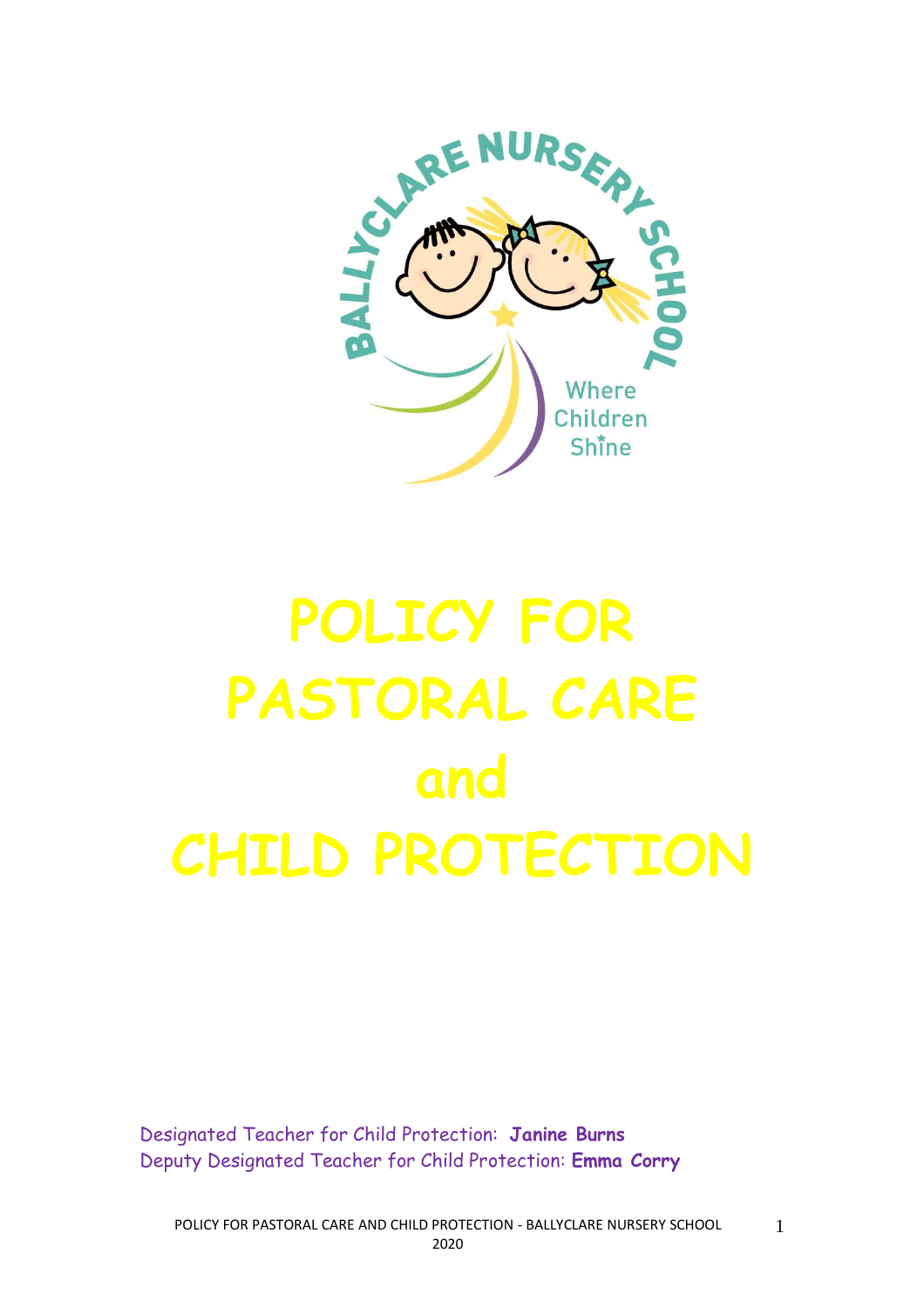#### Contents

| <b>Introduction</b>                                                              | 2        |
|----------------------------------------------------------------------------------|----------|
| The Safeguarding Team                                                            |          |
| What is Child Abuse/Symptoms of Child Abuse                                      | 4        |
| <b>Bullying</b>                                                                  | 6        |
| Procedures for reporting suspected (or disclosed)<br>child abuse                 | 7        |
| How to respond to a child who makes a disclosure                                 | 9        |
| Supporting vulnerable children                                                   | 10       |
| Role of Designated Teacher (DT)/Deputy Designated<br>Teacher (DDT)               | 11       |
| How a parent can raise a concern                                                 | 12       |
| Ballyclare Nursery School vetting procedures                                     | 13       |
| Code of conduct for all staff                                                    | 13       |
| The Preventative Curriculum                                                      | 13       |
| Photography & Images of Children                                                 | 14       |
| Educational Trips / visits                                                       | 14       |
| <b>Intimate Care</b>                                                             | 14       |
| Reviewing our Child Protection Policy                                            | 15       |
| Appendix 1. Guidance for Volunteers<br>Appendix 2. Code of Conduct for all Staff | 16<br>20 |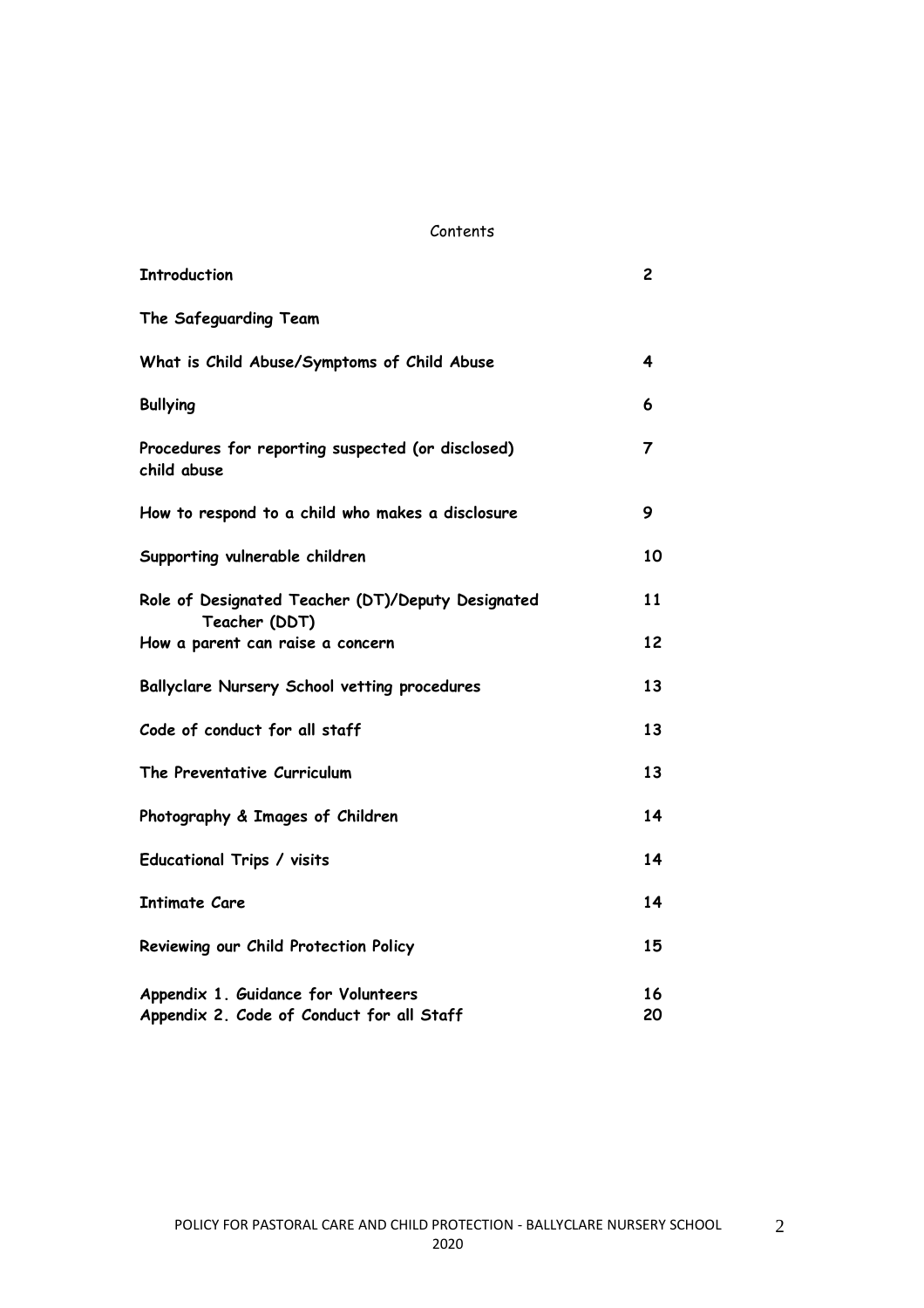# **INTRODUCTION**

The governors and staff of Ballyclare Nursery School fully recognise the contribution it makes to safeguarding children. We recognise that all staff, including volunteers, have a full and active part in protecting our pupils from harm.

All staff and Governors believe that our school should provide a caring, positive, safe and stimulating environment which promotes the social physical and moral development of the individual child.

This policy is informed by the guidance and procedures set out by DE 'Pastoral Care in Schools: Child Protection (1999) and the Area Child Protection Committees' (ACPC) Regional Policy and Procedures (2005).

The central thrust of The Children (Northern Ireland) Order 1995 is that *the welfare of the child must be the paramount consideration* in all decision concerning the child.This is also reflected in Article 3 of the UN Convention on the Rights of the Child *– the best interests of the child shall be of primary consideration.* The 'paramountcy' of the child principle underpins our Child Protection policy and procedures.

*Our policy applies to all staff, governors and volunteers working in the school. The purpose of the procedures set out in this policy is to safeguard and protect our pupils by ensuring that every adult who works in our school – teachers, non-teaching staff and volunteers – has clear guidance on the action which is required where abuse or neglect of a child is suspected. The issue of child abuse will not be ignored by anyone who works in our school, and we know that some forms of child abuse are also a criminal offence.*

There are five main elements to our policy:

- 1. Establishing a safe environment in which children can learn and develop
- 2. Developing and implementing procedures for identifying and reporting cases, or suspected cases, of abuse
- 3. Ensuring we practice safe recruitment in checking the suitability of staff and volunteers to work with children
- 4. Raising awareness of child protection issues and equipping children with the skills needed to keep them safe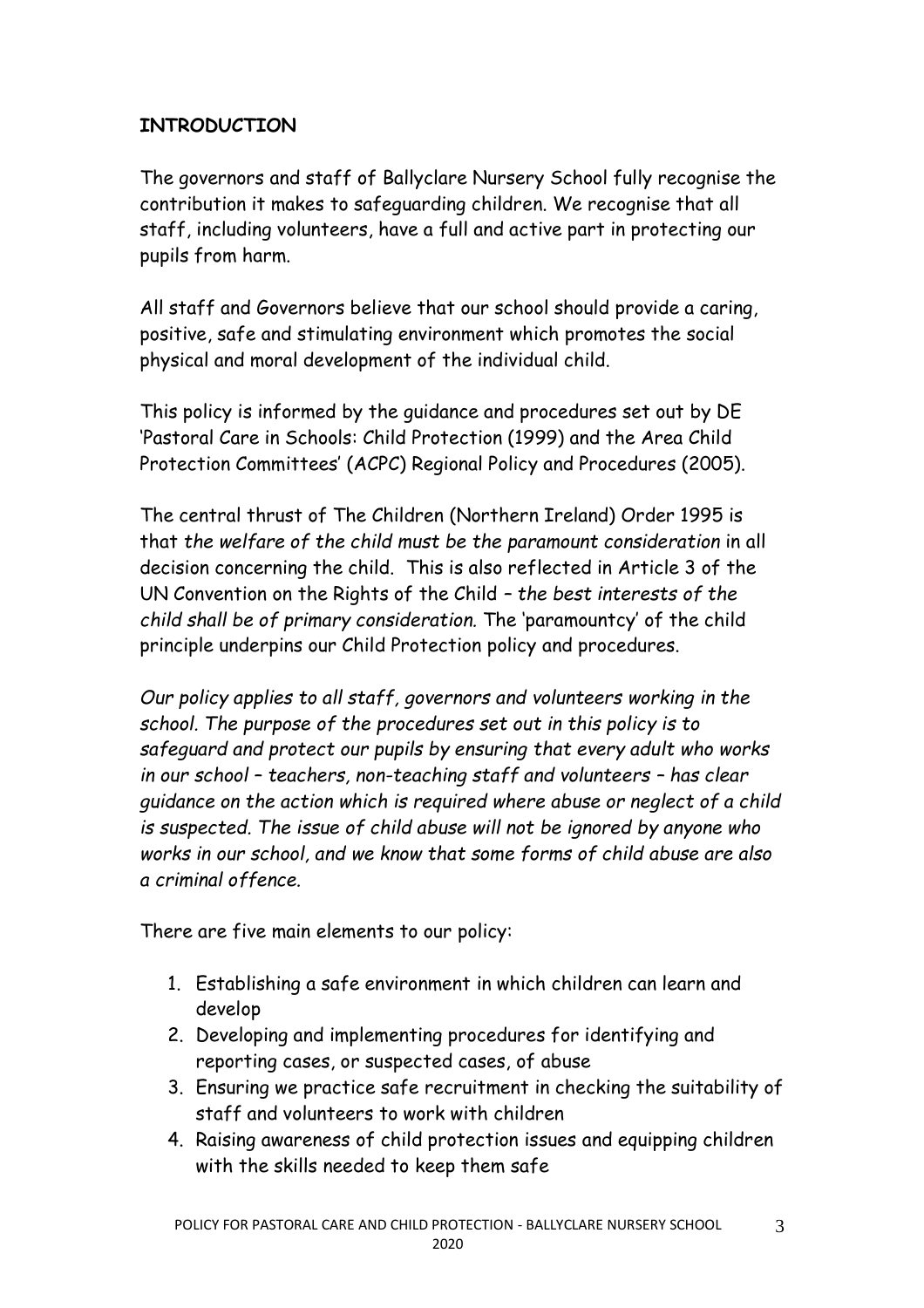5. Supporting pupils who have been abused in accordance with his/her agreed child protection plan

## **THE SAFEGUARDING TEAM AT BALLYCLARE NURSERY SCHOOL**

**Chair of Governors:** Bobby Thompson

**Principal and Designated Teacher for Child Protection:** Janine Burns **Principal and Deputy Designated Teacher for Child Protection:** Emma Corry

# **WHAT IS CHILD ABUSE?**

(A child is a person under the age of 18 years as defined in the Children Order)

Child Abuse occurs when 'a child is neglected, harmed or not provided with proper care. Children maybe abused in many settings, in a family, in an institutional or community setting, by those known to them, or more rarely by a stranger.' (ACPC, 2005)

#### **Types of Abuse**

**Physical Abuse** – is the deliberate physical injury to a child, or the wilful neglectful failure to prevent physical injury or suffering. This may include hitting, shaking, throwing, poisoning, burning or scalding, drowning, suffocating, confinement to a room or cot, or inappropriately giving drugs to control behaviour. (ACPC, 2005)

Possible signs or symptoms of physical abuse include:

- Unexplained bruises (in places difficult to mark)
- Human bite marks, welts or bald spots
- Unexplained lacerations, fractions or abrasions
- Untreated injuries
- Self-destructive tendencies
- Chronic runaway
- Fear of going home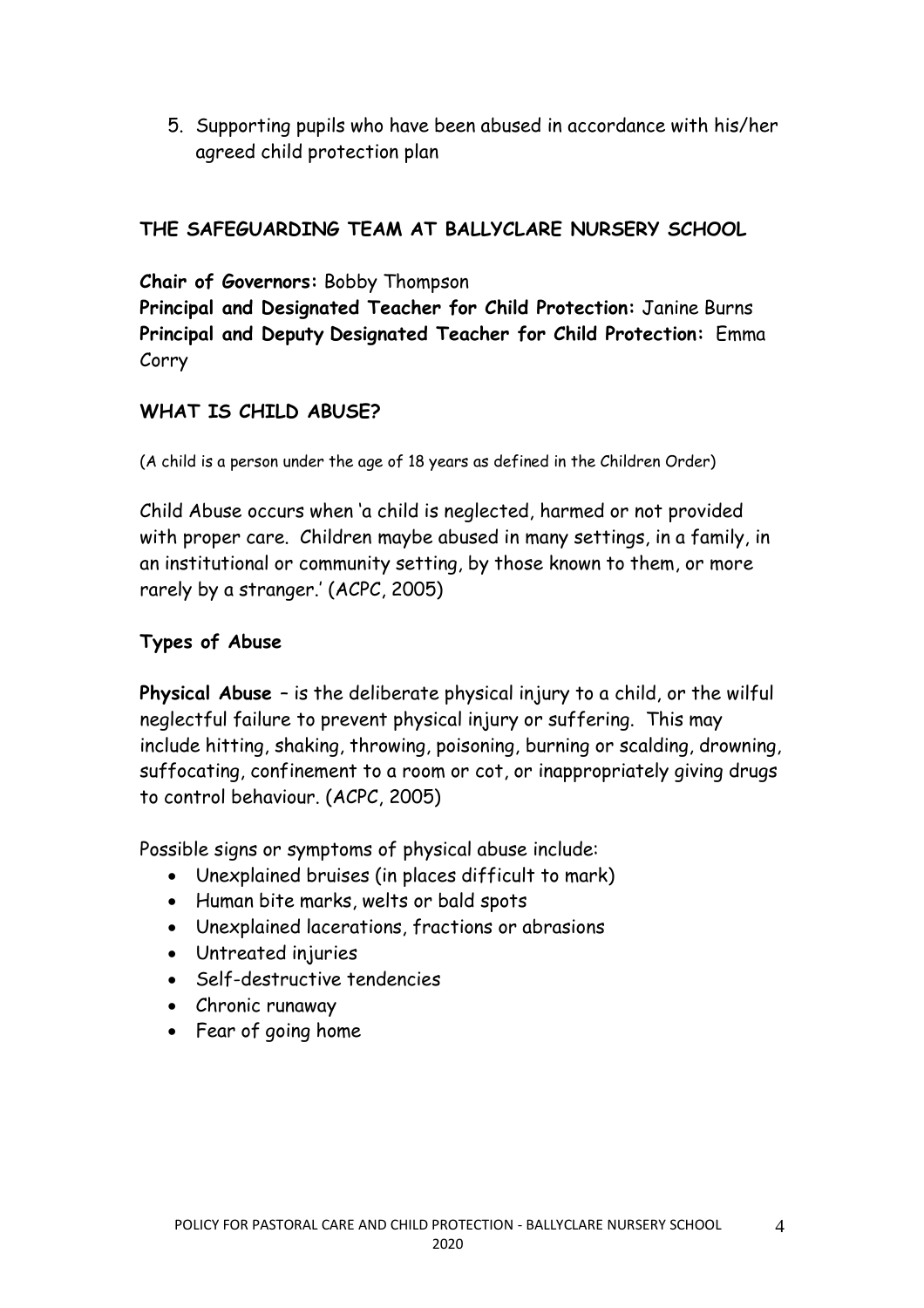**Emotional Abuse** – is the persistent emotional ill treatment of a child such as to cause severe and persistent adverse effects on the child's emotional development. It may involve conveying to a child that he is worthless or unloved, inadequate, or valued only insofar as he meets the needs of another person. It may involve causing a child frequently to feel frightened or in danger, or the exploitation or corruption of a child. Domestic violence, adult mental health problems and parental substance misuse may expose a child to emotional abuse. (ACPC, 2005)

Possible signs or symptoms of emotional abuse include:

- Bullying of others
- Change in personality from outgoing to withdrawn
- Difficulty in forming / maintaining relationships with others
- Depression
- Signs of mutilation
- Attention seeking
- Chronic runaway
- Wetting and soiling
- Sudden speech disorders
- Low self-esteem

**Sexual Abuse** – involves forcing or enticing a child to take part in sexual activities. The activities may involve physical contact, including penetrative or non-penetrative acts. They may include non-contact activities, such as involving children to look at, or in the production of, pornographic material or watching sexual activities, or encouraging children to behave in sexually inappropriate ways. (ACPC, 2005)

Possible signs or symptoms of sexual abuse include:

- Bruised or sore genitals
- Genital infection
- Difficulty in walking or sitting
- Inappropriate sexualised language or behaviour
- Low self-esteem
- Chronic depression
- Substance abuse
- Personality changes
- Fear of going home

**Neglect** – is the persistent failure to meet a child's physical, emotional and/or psychological needs, likely to result in significant harm. It may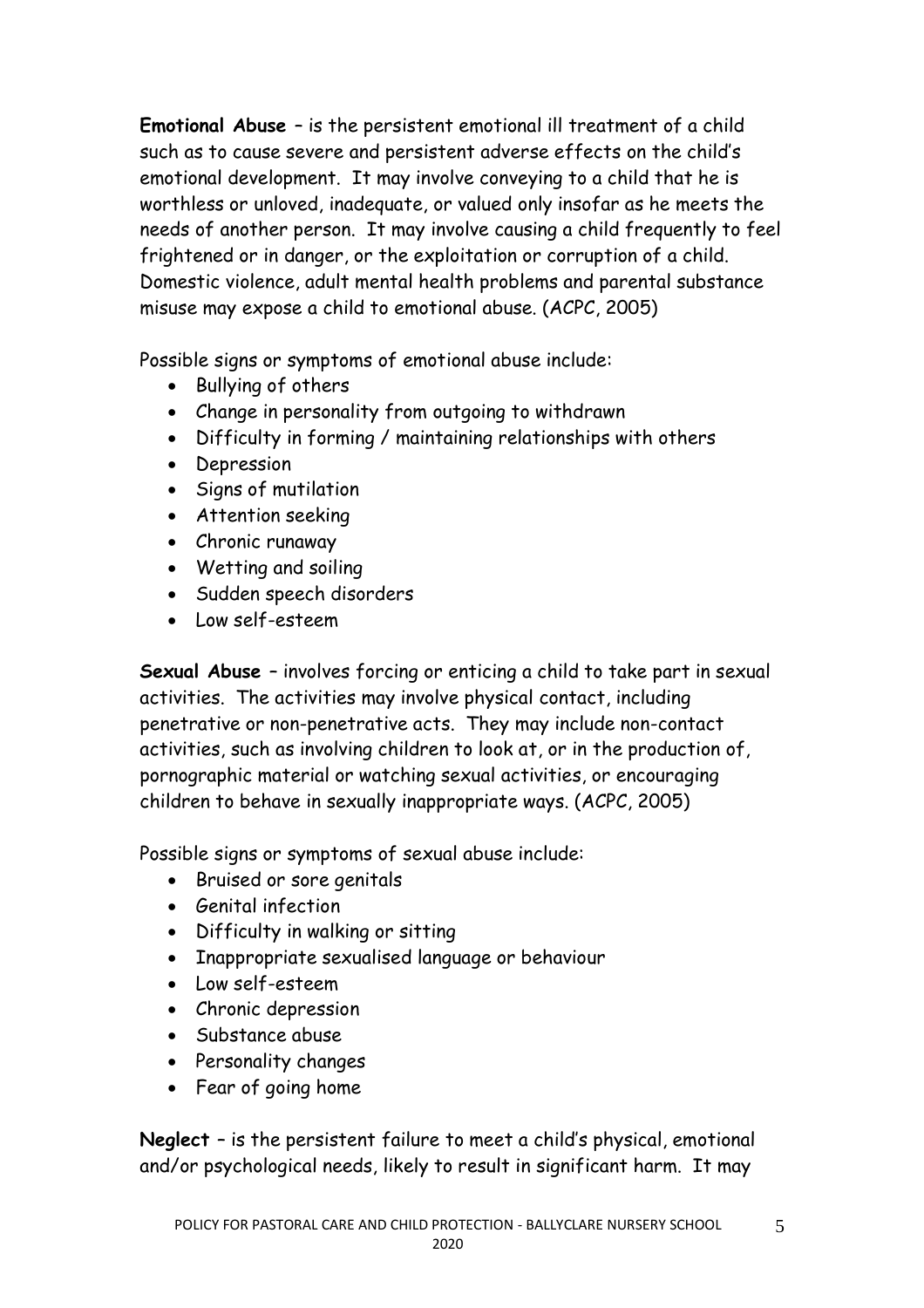involve a parent or carer failing to provide adequate food, shelter and clothing, failing to protect a child from physical harm or danger, failing to ensure access to appropriate medical care or treatment, lack of stimulation or lack of supervision. It may also include non-organic failure to thrive. (ACPC, 2005)

Possible signs or symptoms of neglect include:

- Poor hygiene
- Constant hunger/cramming food
- Inadequate / inappropriate clothing
- Constant tiredness
- Exposed to danger / lack of adequate supervision
- Untreated illness
- Lack of peer relationships
- Compulsive stealing / begging

A child may suffer or be at risk of suffering from one or more types of abuse and abuse may take place on a single occasion or may occur repeatedly over time.

# **Bullying Policy**

Bullying is a highly distressing and damaging form of abuse and is not tolerated in Ballyclare Nursery School.

It is uncommon for children of Nursery age to purposely bully another child. As part of our everyday curriculum we support our children through personal, emotional and social development so that they understand the way in which they should behave. We encourage the development of positive relationships with children having a sense of right and wrong and an understanding of their needs and feelings and those of other people.

Staff are vigilant at all times to the possibility of bullying occurring, and will take immediate steps to stop it happening to protect and reassure the victim and to discipline the bully. Parents of both the bully and the victim will be personally contacted when bullying has been identified.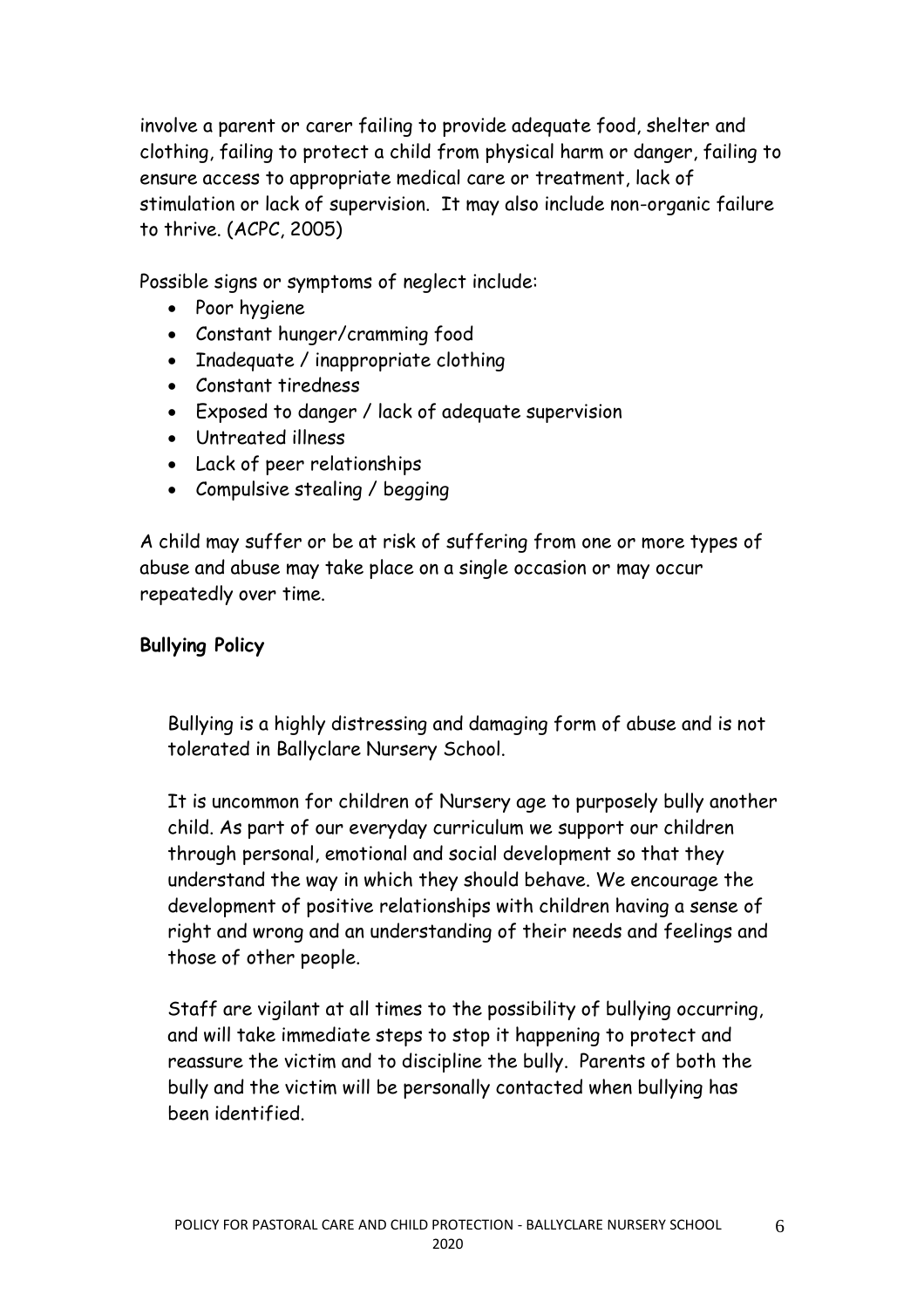Any complaints by a parent that their child is, or may be, being bullied will be fully investigated by the DT for Child Protection, and team action will be taken to protect the victim. This will usually include ensuring that another child or a group of small children befriends and supports the child being bullied during the school day. A parent making a complaint about bullying will have a personal response from the DT within one week of making the complaint, indicating the investigation which has been carried out and the action taken.

The sanctions taken against a pupil who bullies will depend on the seriousness of the case, but will include the loss of privileges in the school. His/her behaviour will be carefully monitored until staff are satisfied that the problem has stopped. If a pupil's bullying behaviour persists, the second stage will be to instigate the child protection procedures.

# **PROCEDURES FOR REPORTING SUSPECTED (OR DISCLOSED) CHILD ABUSE**

**The designated teacher for child protection (DT)** is Janine Burns In his /her absence **the deputy designated teacher for child protection (DDT)** Emma Corry will assume responsibility for child protection. On the rare occasion that neither DT nor DDT is in the school, they will always be contactable by phone. In the unlikely event that they are not staff will contact Bobby Thompson, Chair of Governors.

If a child makes a disclosure to a teacher or other member of staff which gives rise to concerns about possible abuse, or if a member of staff has concerns about a child**, the member of staff must act promptly.**

**He/she should not investigate –** this is a matter for social services – but should report these concerns immediately to the DT, discuss the matter with him/her, make full notes (signing and dating them), and hand the note to the DT.

The DT will as a matter of urgency plan a course of action, and ensure that a written record of decisions is made.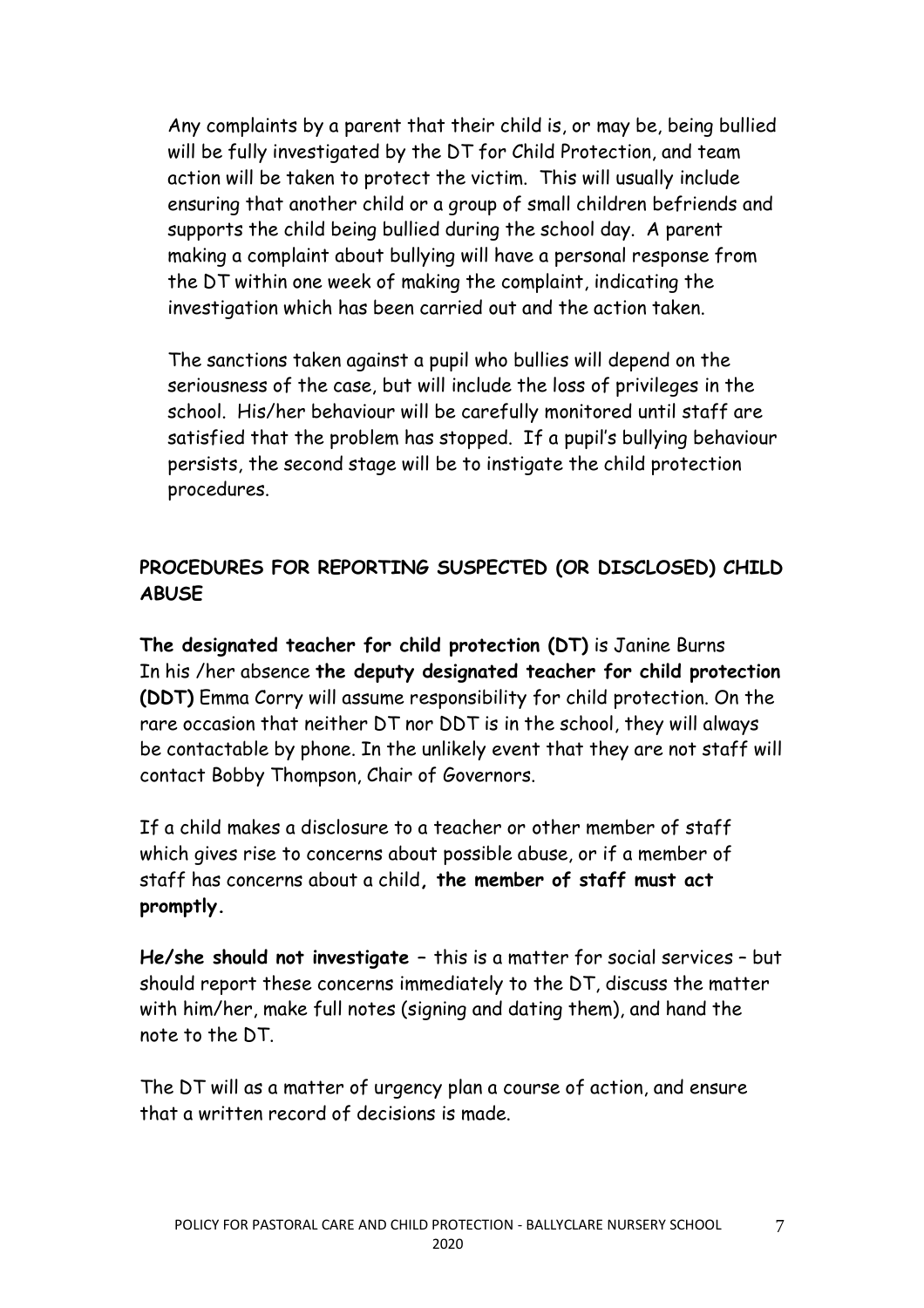The DT, will decide whether, in the best interests of the child, the matter needs to be referred to social services. **If there are concerns that the child may be at risk of significant harm, the school is obliged to make a referral to social services.** Unless there are concerns that a parent may be the possible abuser, the parents will be informed immediately.

The DT may seek clarification or advice and consult with The Child Protection Support Service for Schools (CPSSS) - Designated Officer for Child Protection at the EDUCATION AUTHORITY, or a senior social worker before a referral is made. No decisions to refer a child to social services will be made without full consideration and on appropriate advice. **The safety of the child is our first priority.**

Where there are concerns about possible abuse of a child, the DT will inform:

- Social Services using the regional UNOCINI template (Understanding the Needs of Children in Northern Ireland)
- EDUCATION AUTHORITY's Designated Officer for Child Protection

If a complaint about possible child abuse is made against a member of staff, the Principal /DT must be informed immediately. The above procedures will apply (unless the complaint is about the Principal). Where the matter is referred to social services the member of staff may be removed from duties involving direct contact with pupils, and may be suspended from duty as a precautionary measure pending investigations by social services. The Chairperson of the Board of Governors will be informed immediately.

If a complaint about possible child abuse is made against the Principal, the DT must be informed immediately. She will inform the Chairperson of the Board of Governors and together they will take appropriate advice and ensure the necessary action is taken.

If any member of staff feels unsure about what to do if he/she has concerns about a child, or unsure about being able to recognise signs or symptoms of possible child abuse, he/she should talk with the DT.

It should be noted that the information given to members of staff about possible child abuse cannot be held 'in confidence'. In the interests of the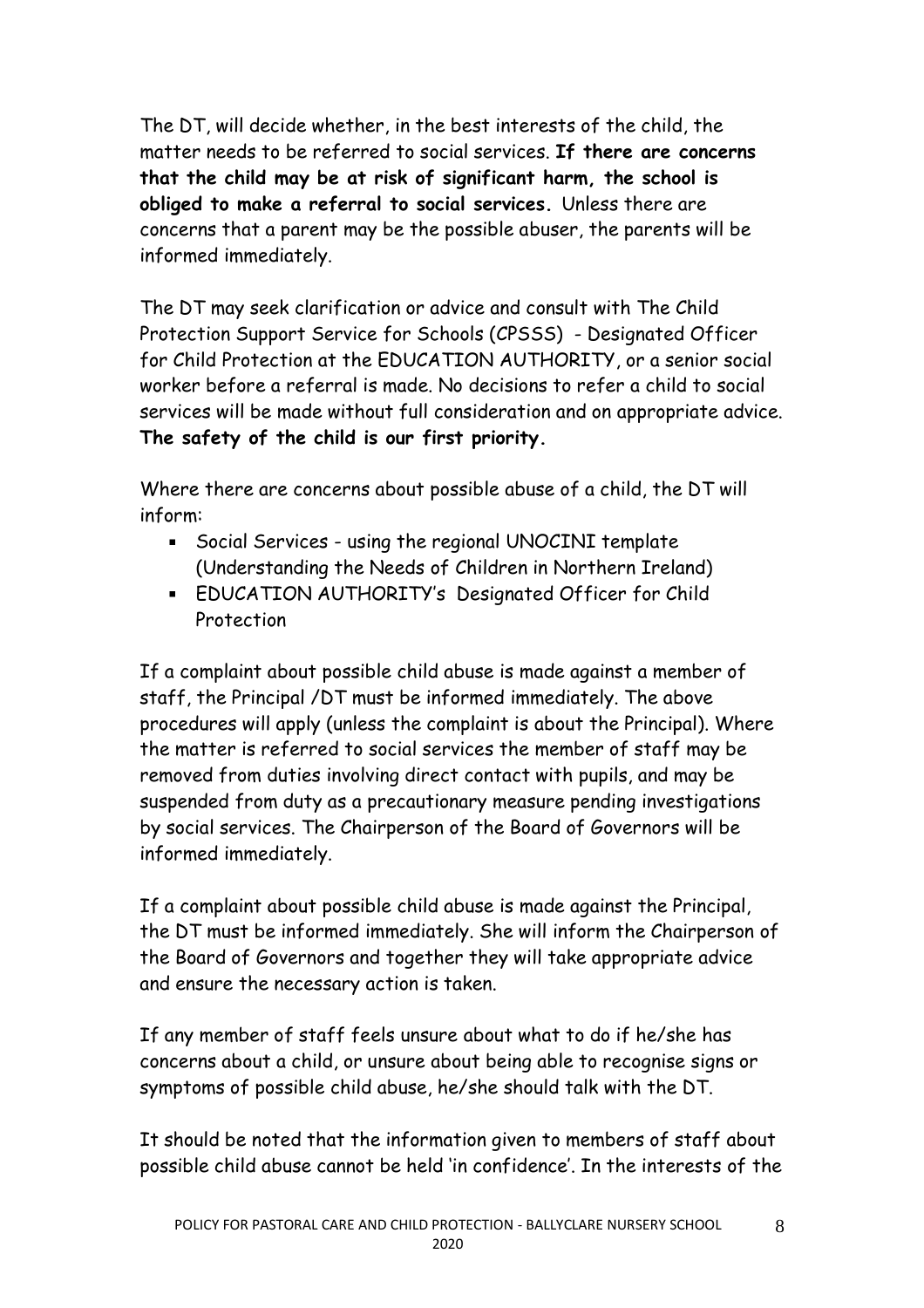child, staff may need to share this information with other professionals. However, only those who need to know will be informed.

# **How to respond to a child who makes a disclosure**

#### **1. Receive**

- Stay calm
- Listen to what the child is saying without displaying shock or disbelief
- Accept what the child is saying
- Be discreet

#### **2. Reassure**

- Reassure the child that they have done the right thing by talking to you**, do not make promises that you cannot keep**  (eg everything will be alright now, I'll stay with you)
- Do not promise confidentiality, staff have a duty to refer the matter to the designated teacher for child protection. Explain that you will need to talk to Emma Corry who will know what to do next
- Do reassure and alleviate guilt if the child refers to it

# **3. Respond**

- Respond to the child only as far as is necessary for you to establish whether or not you need to refer the matter to the designated teacher for child protection
- Do ask open questions (can you tell me what happened? Anything else you wish to tell me? Yes … )
- Do not ask closed questions (those that will evoke a yes/no response, eg Did do this to you?). Such questions invalidate evidence where a subsequent court action is necessary.
- Do not criticise the perpetrator as the child may love that person
- Do explain what you will do next (talk with the designated teacher who will know how to get help)

9

# **4. Record**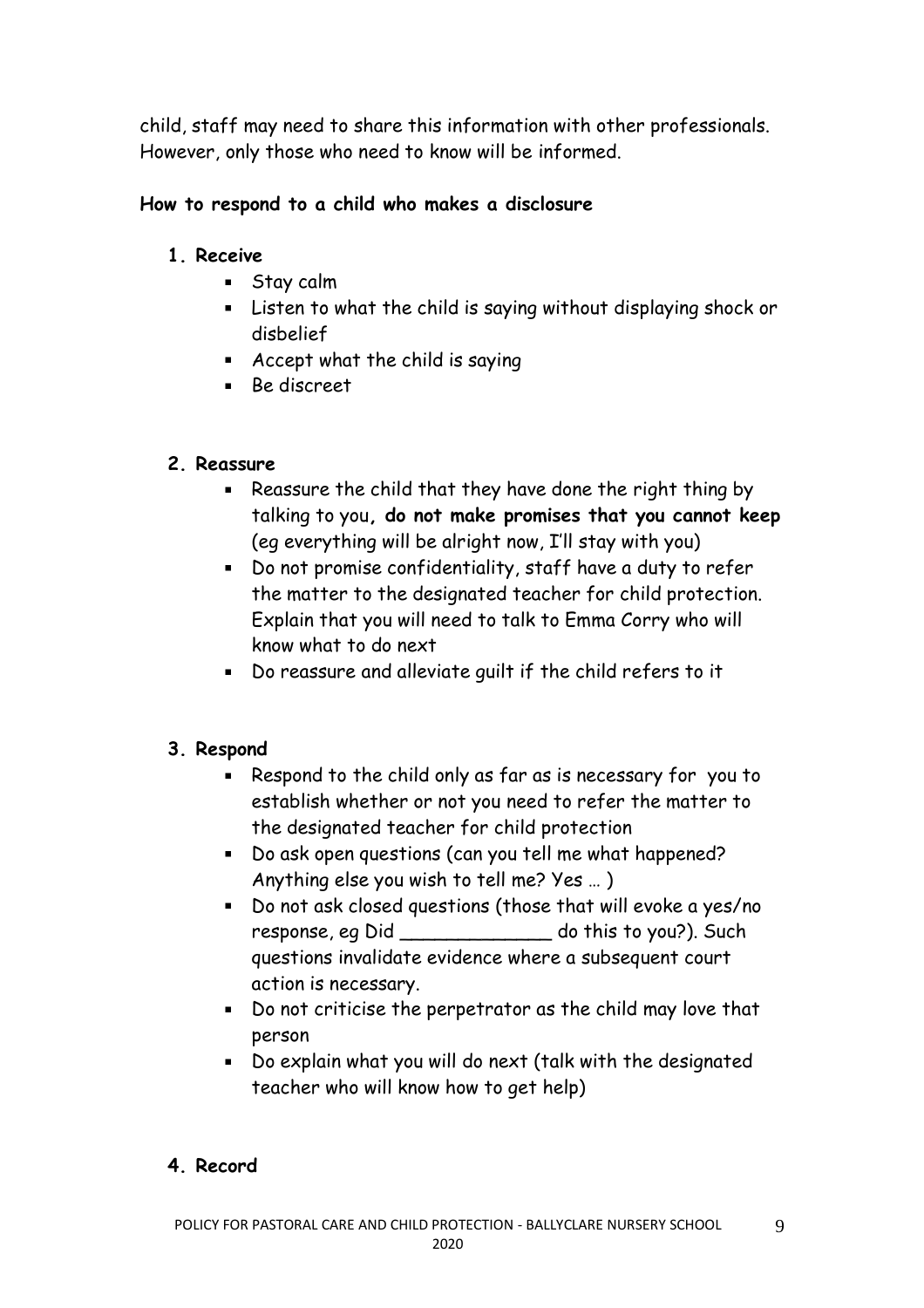- Make notes as soon as possible after hearing what the child has said and write them up .
- Do not destroy these original notes
- Record the date, time place, people present and any noticeable non-verbal behaviour. Record the words the child used as much as possible. – if the child uses 'pet' words record those rather than translating them into 'proper' words. Any injuries or marks noticed can be depicted on a diagram showing position and extent
- Record statements and observable things, rather than your interpretations and assumptions.
- Sign the record and hand it to the designated teacher

*(All written records of concerns about children, even where there is no need to refer the matter immediately, are securely maintained, separate from the main pupil file, and in a locked location.* 

- **5. Refer**
	- **Concerns about possible abuse must be referred to the designated teacher as soon as possible within the working day** so that she may begin the decision making process regarding referral to statutory services.

# **Supporting Vulnerable Children**

The staff of Ballyclare Nursery School recognise that children who are abused or witness violence may find it difficult to develop a sense of self worth. They may feel helplessness, humiliation and some sense of blame. The school may be the only stable, secure and predictable element in the lives of children at risk. When at school their behaviour may be challenging or they may be withdrawn.

Ballyclare Nursery School will endeavour to support the pupils who are exposed to risk of harm through supporting such pupils in accordance with his/her agreed protection plan.

Support for all pupils in the school in developing skills in self protection and developing confidence will be afforded as follows: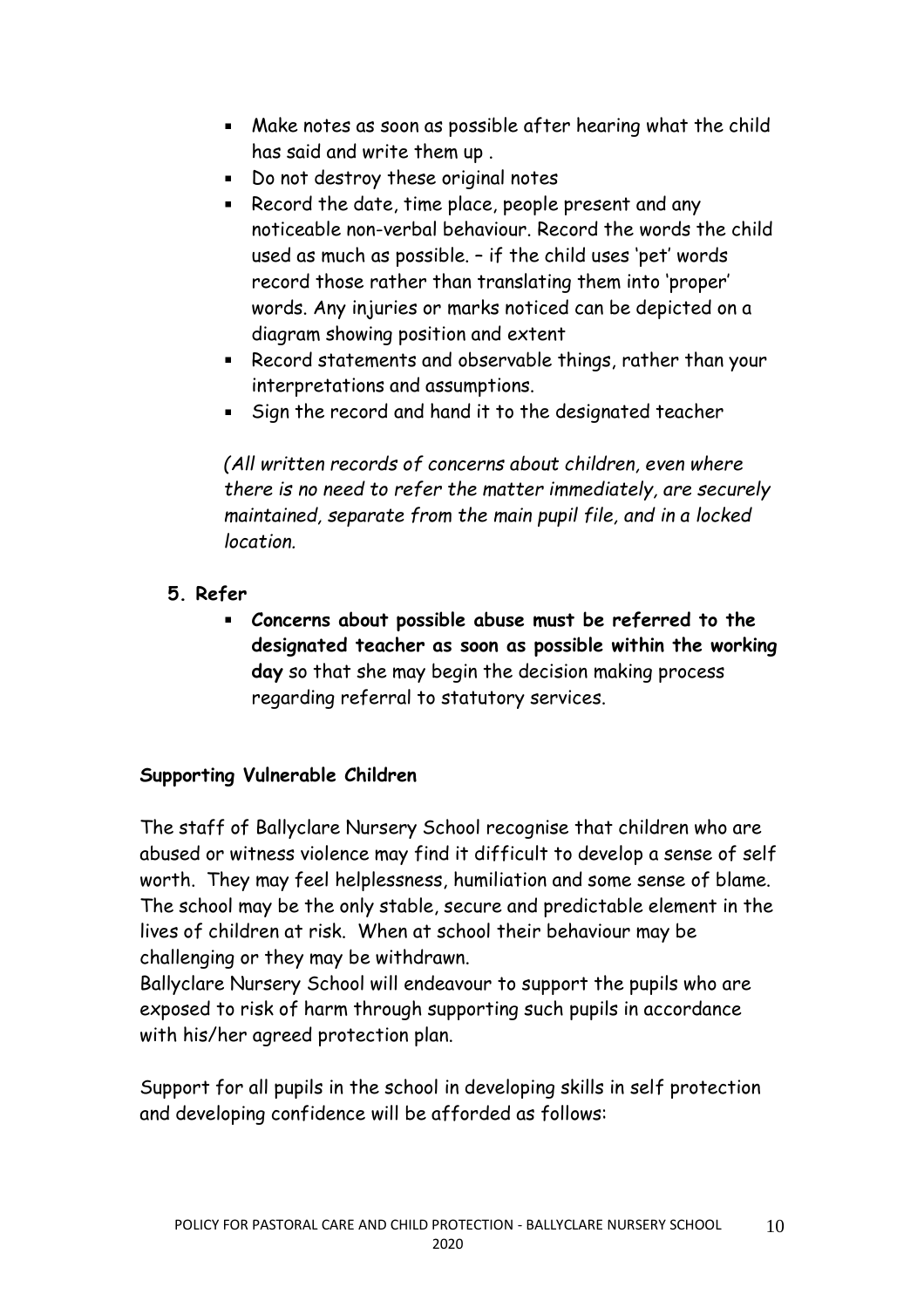- The content of the curriculum, particularly Personal Development.
- The school ethos which promotes a positive supportive and secure environment and gives pupils a sense of being valued.
- Liaison with other agencies that support the pupil such as Social Services, Education Welfare Service, Educational Psychology, PSNI.

# **ROLE OF THE DESIGNATED TEACHER (DT) AND DEPUTY DESIGNATED TEACHER (DDT)**

The DT:

- To provide training to all school staff including support staff
- Being available to discuss the child protection concerns of any member of staff
- Responsibility for managing and keeping of all child protection concerns
- Making referrals to Social services or PSNI Public Protection Units where appropriate
- Developing effective links with relevant agencies and co-operating as required with their enquiries regarding child protection matters including attendance at case conferences.
- Liaising with EDUCATION AUTHORITY Designated Officers for Child Protection
- The lead responsibility for the development and updating of the school's child protection policy
- Ensures new parents receive a copy of the child protection policy on their child's entry to the Nursery which alerts them to the fact that referrals may be made and the role of the school on this
- Promotion of a child protection ethos in the school
- Written reports to the Board of Governors regarding child protection- Termly
- Maintains all records pertaining to child protection in a secure location (accessed only by The Safeguarding Team as appropriate)

# DDT:

To support and undertake the duties of the Designated Teacher for Child Protection as required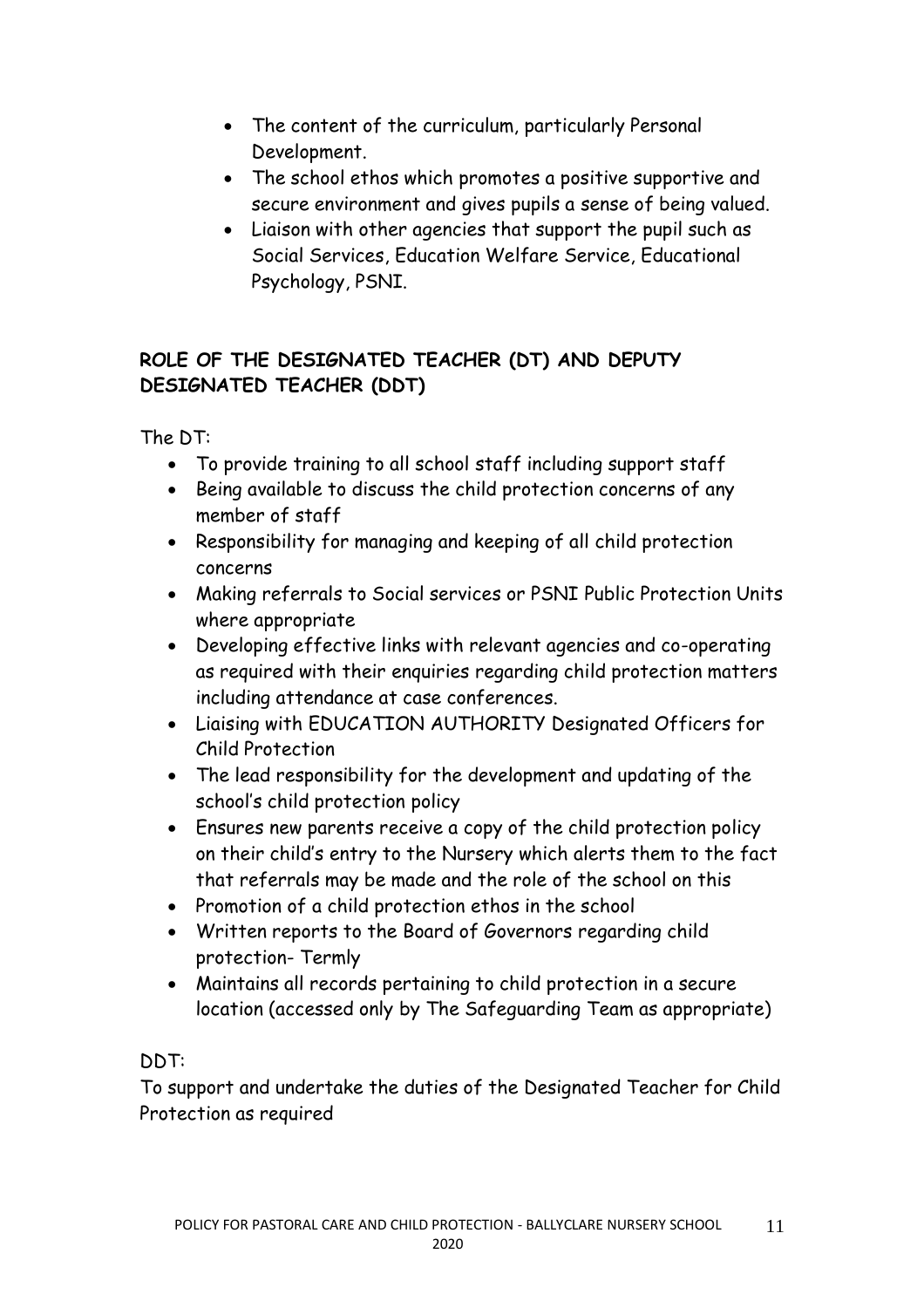# **HOW A PARENT OR CARER CAN RAISE A CHILD PROTECION CONCERN**

If a parent or carer has a child protection concern they can follow the guide below:

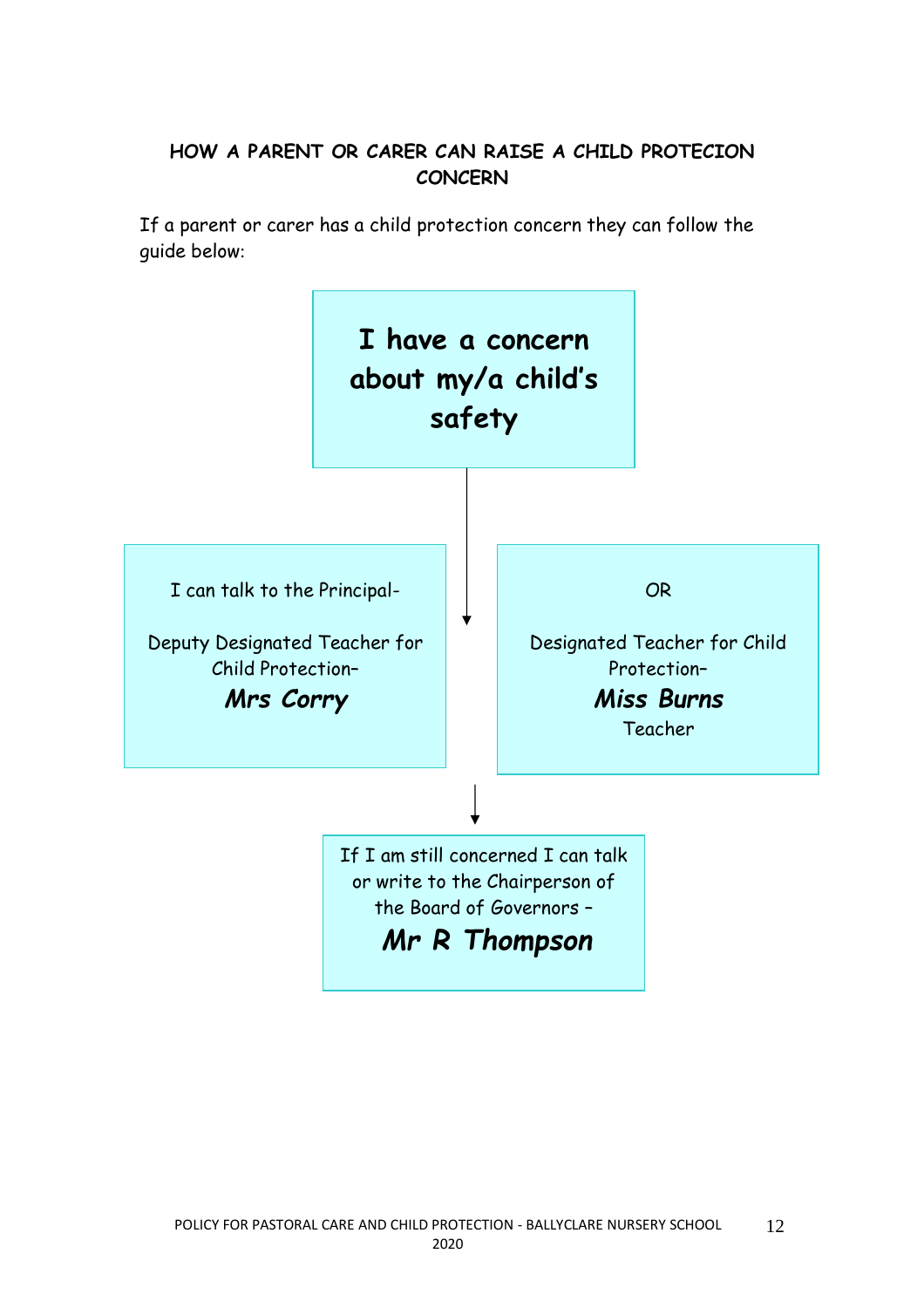At anytime, I can talk to The Police (02890 650222) OR A social worker: GATEWAY: 0300 1234333

#### **VETTING PROCEDURES**

The selection and appointment process is the starting point for ensuring that only those who are suitable are employed to work in close proximity with children, in either a paid or unpaid capacity.

In order that all reasonable steps are taken to employ and engage suitable staff to work with the children in our care we follow the guidance on pre-employment checking and safe recruitment practices provided by the Department of Education:

- DE Circular 2006/06. Child Protection : Recruitment of People to Work with Children and Young People in Educational **Settings**
- DE Circular 2006/07. Child Protection: Employment of Substitute Teachers
- DE Circular 2006/08 Child Protection: Training Requirements for School Governors on Staff Recruitment and Selection Panels
- DE Circular 2006/09 Child Protection: Criminal Background Checking of Staff in Schools – Programme to Extend Coverage
- DE Circular 2006/25 Child Protection: Vetting of School Governors
- DE Circular 2008/03 Pre-Employment Checking of Persons to Work in Schools – New Arrangements
- Circular 2012/19 Changes to pre-employment vetting checks for volunteers working in schools
- [Circular 2011/22 -](https://www.education-ni.gov.uk/publications/circular-201122-internet-safety) Internet safety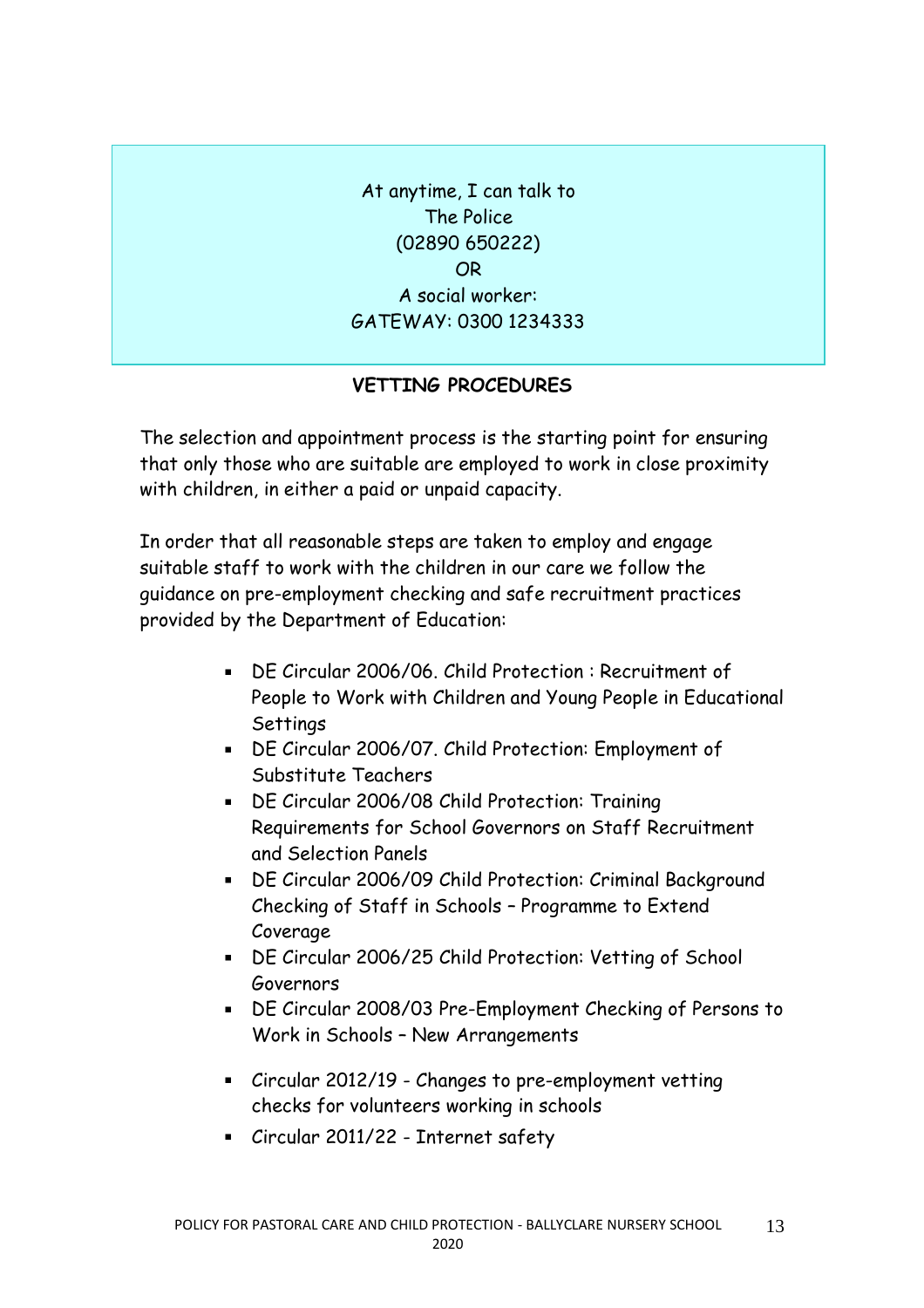- Circular 2010/01 Guidance on relationships and sexuality education
- Circular 2015/13 Dealing with allegations of abuse against a member of staff
- Circular 2016/05 [Children who display harmful sexualised](https://www.education-ni.gov.uk/publications/circular-201605-children-who-display-harmful-sexualised-behaviour)  [behaviour](https://www.education-ni.gov.uk/publications/circular-201605-children-who-display-harmful-sexualised-behaviour)
- 

*Copies of these circulars are available on the DE website:* [www.deni.gov.uk.](http://www.deni.gov.uk/) *Click on 'Circulars'*

# **CODE OF CONDUCT FOR ALL STAFF**

The code of conduct is known to all staff – permanent and non-permanent and volunteers. It reflects the safeguarding ethos of the school and is set out in Appendix 2

# **THE PREVENTATIVE CURRICULUM**

We recognise that the school plays a significant part in the prevention of harm to our pupils by providing pupils with good lines of communication with trusted adults, supportive friends and an ethos of protection. The school community will therefore:

- Establish and maintain an ethos where children feel secure, are encouraged to talk, and are listened to
- Ensure that all children have excellent relationships with all staff whom they can approach if they are worried or in difficulty
- Include in the curriculum opportunities for Personal and Social Development which equip children with the skills they need to stay safe from harm and to whom they should turn for help if the need arises.

# **PHOTOGRAPHY AND IMAGES OF CHILDREN**

**We seek parental permission for all children in order to take photographs and use them in a variety of ways, such as: around school, for the promotion of the school and events, our website, sharing good practice with other professionals.**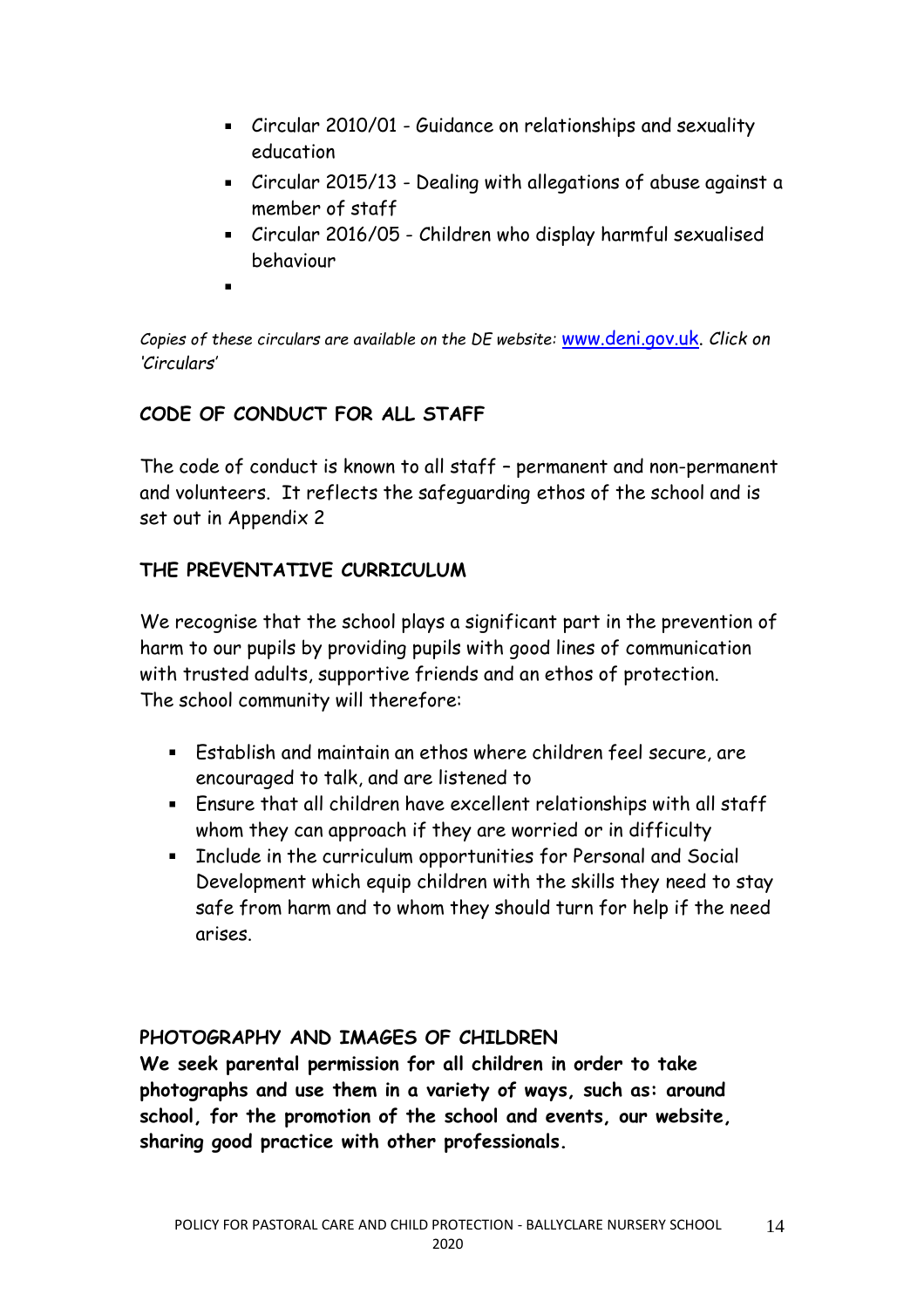#### **EDUCATIONAL TRIPS / VISITS**

**Parental permission is required for each visit we make. We ensure that any parent who is helping on a visit and looking after a child other than their own is fully vetted through the** *Education Authority's* **vetting procedures.**

**We gain parental permission at the beginning of each year so that we are able to take our children out on short walks in the local area as required throughout the year.**

#### **INTIMATE CARE**

**We gain parental permission at the beginning of every year to allow staff to clean and undress children if they have a toileting accident are hurt or unwell.**

**We also gain parental permission to reapply sun cream to children in hot weather after it has been initially applied by the parent prior to coming to Nursery.**

# **REVIEWING OUR CHILD PROTECTION POLICY**

We will review our child protection policy every year to ensure that it is up to date and in line with current policy and procedure.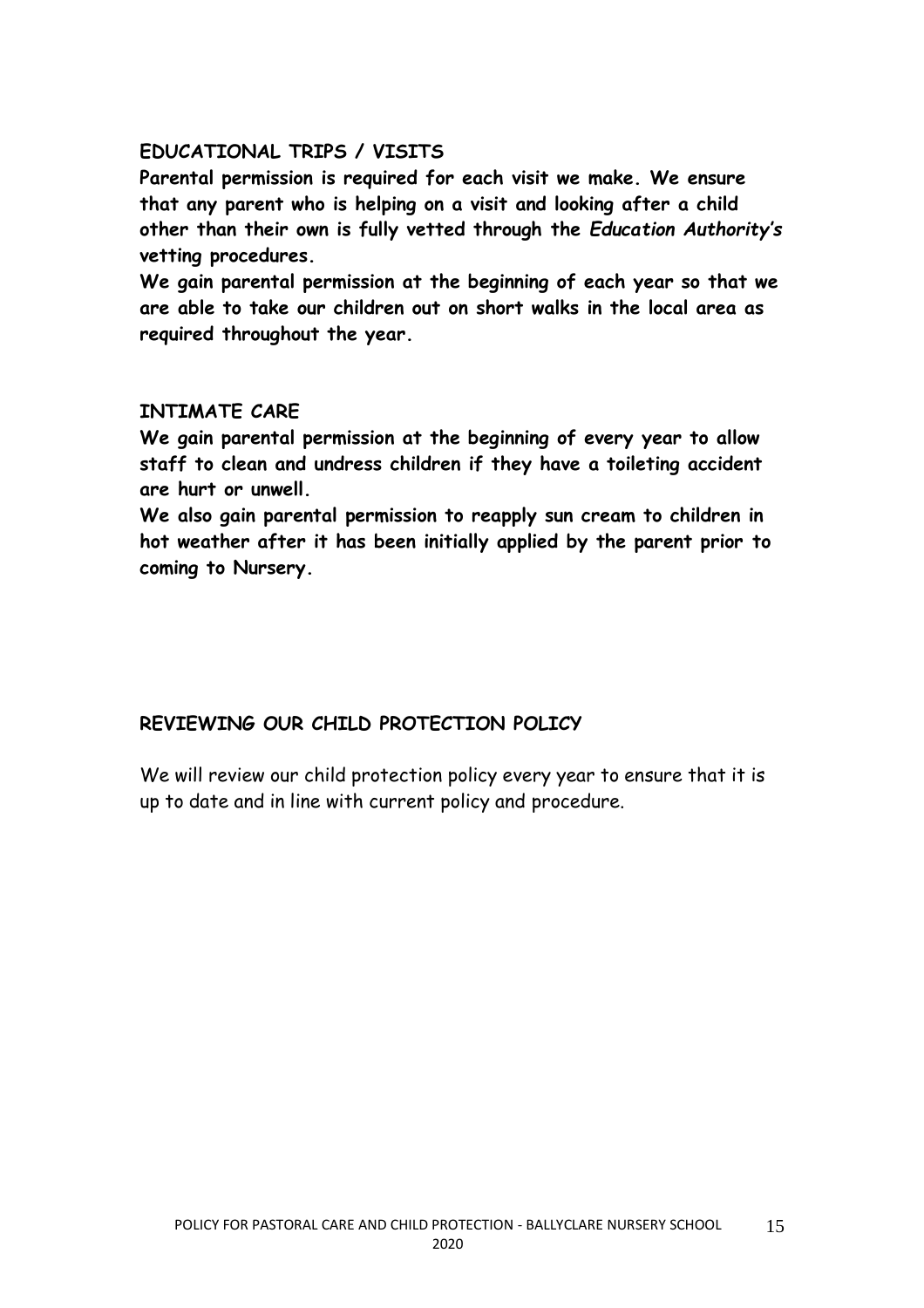# **Appendix 1**

## **GUIDELINES FOR VOLUNTEERS**

Volunteers have an important and beneficial role in supporting the work of teachers and other support staff in Ballyclare Nursery School and in contributing, by their efforts and initiative, to the life of the school.

It is essential however, that appropriate steps are taken, through screening and selection arrangements, to ensure that children are not placed at risk through allowing the unsupervised and unmanaged access of unsuitable adults to the school.

#### **Who is a Volunteer?**

A volunteer is an individual who, subject to the satisfactory procedures below, either

- 1. Assumes unpaid duties in a school on a regular basis on more than two occasions or
- 2. is engaged by the school to accompany or assist in school visits or trips

Formal arrangements as to selection and vetting should not be required for volunteers who are involved outside school hours and who do not have unsupervised contact with pupils. These would include fund raisers, people using school premises for meetings etc.

#### **Use of Volunteers**

There are three main categories into which the use of volunteers might be grouped and to which guidance will apply:

- During school hours involving direct contact with Pupils
- Outside school hours involving direct contact with pupils
- During school hours but not usually involving direct contact with Pupils

#### **Recruiting and Selecting Volunteers**

The school may canvass for volunteers or people may come forward to offer assistance at their own initiative. In many cases potential volunteers may already be known to the school. Others may come forward from the local community.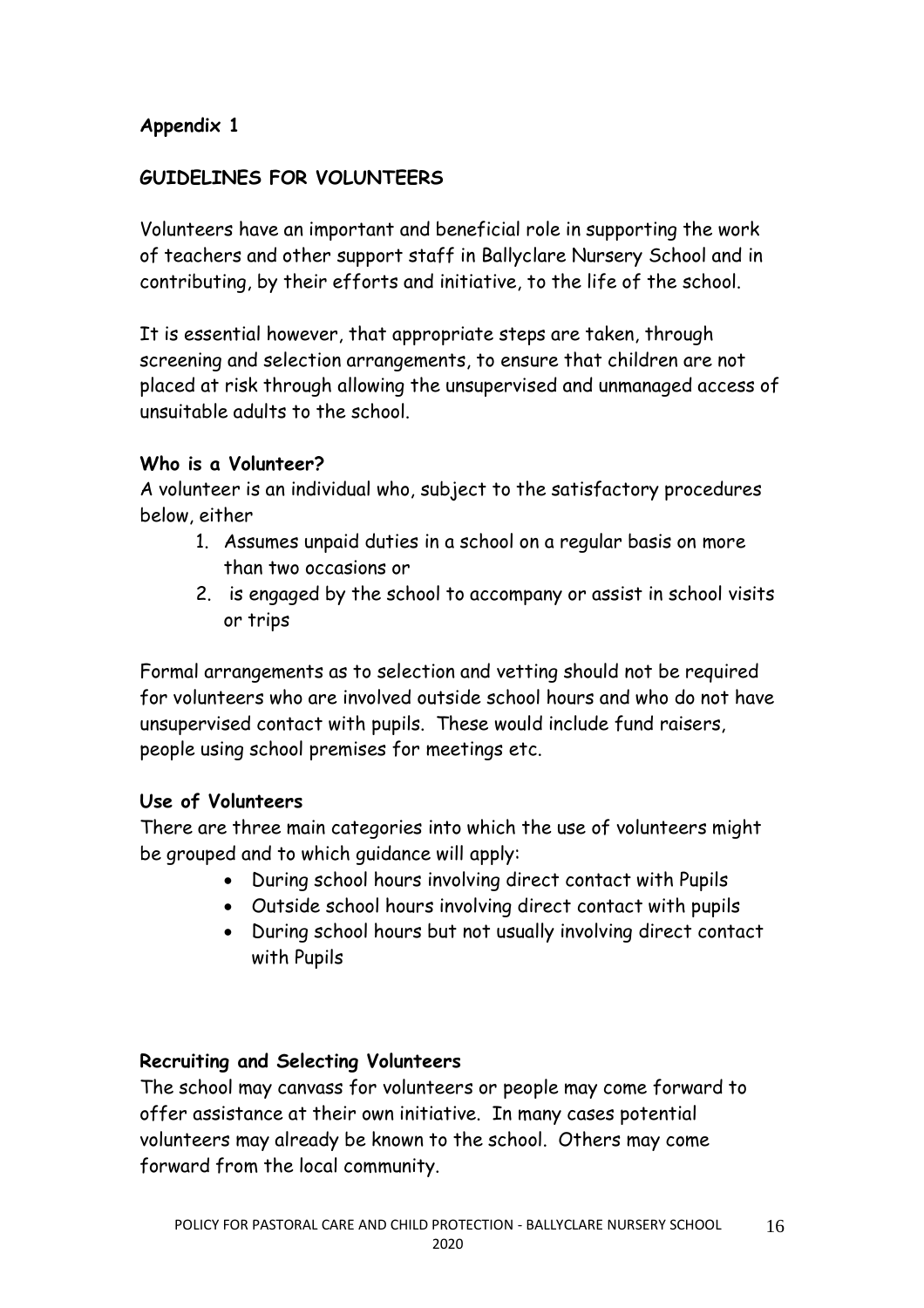# **Initial Appraisal**

As a minimum requirement all potential volunteers are asked to provide the following information:

- personal details
- qualifications and previous work with children
- a declaration that they have never been convicted of a criminal offence or been the subject of a Caution or of a Bound-over Order
- a declaration as to whether they have been investigated by Social Services for child protection
- agree to a criminal record being carried out
- provide the name of two referees who are not family members or members of staff in the school
- attend an interview with the school Principal with proof of identity
- Undergo an annual criminal record check through Access NI (via EDUCATION AUTHORITY)

No individual will be admitted to the school as a volunteer until these basic steps have been completed and the results assessed.

# **Accepting Volunteers**

Where the previous procedures have been followed as appropriate and the school is satisfied that:

- the volunteer is a suitable person to have contact with the children and has the character, skills and experience to support the work of the school in a voluntary capacity;
- well defined and worthwhile activities have been identified for the volunteer to undertake and he/she is competent to undertake them;
- the Principal had followed correct vetting procedures and has received notification that the volunteer is suitable to work with children

The school will notify the individual that he/she has been accepted for voluntary duties in the school

# **The use of Volunteers**

These are the fundamental principles observed when using volunteers: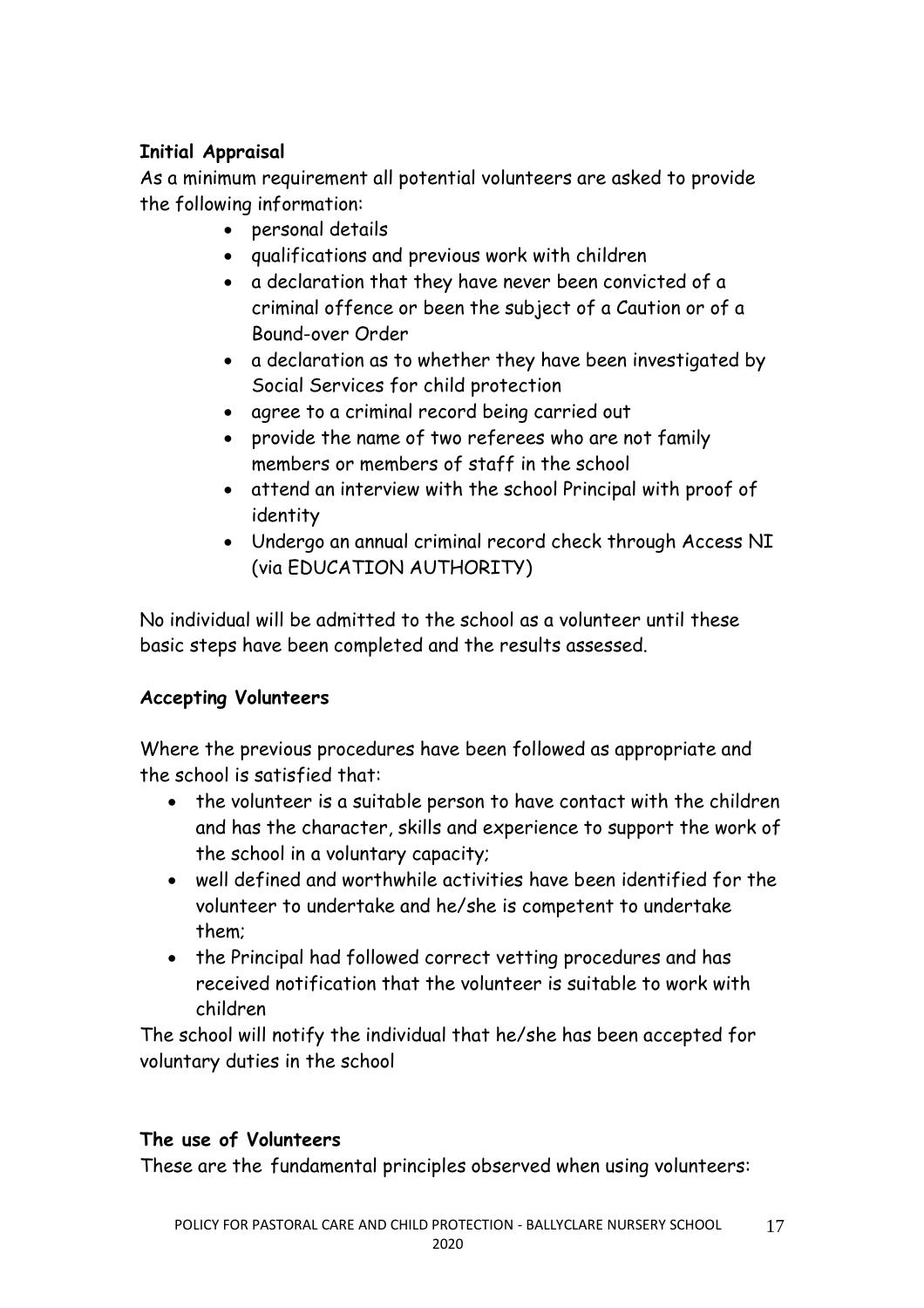- the purpose of the volunteer is to assist staff, whether teaching or non-teaching. They are not used as substitutes either to cover activities normally undertaken by paid staff who are absent, or to release such staff to undertake other duties:
- volunteers only work under the supervision and guidance of paid staff and these arrangements should be such as to minimise the opportunities for direct, unsupervised, access to children;
- volunteers are not placed in a position of sole responsibility for the security of children, premises or equipment;
- volunteers should understand the tasks they are to undertake and receive appropriate training to enable them to perform these;
- volunteers are only allocated duties after consultation and agreement with the teacher or other member of staff with whom the volunteer will be closely involved. Teachers are not to be placed under any pressure to accept a volunteer in their classroom;
- volunteers are not afforded access to records or other information relating to staff or pupils. An exception might be made where a child has a medical or other condition of which all those working with the pupil should be made aware, and where agreement of the parent has been sought.

#### **Health and Safety Insurance**

Volunteers are owed a duty of care under the requirements of Health and Safety Legislation. Ballyclare Nursery School therefore ensures that volunteers are treated no less favourably than paid employees in terms of the school's obligations under the legislation.

#### **Duration**

Ballyclare Nursery School places a time limit on the period of the volunteer's service. This is done where the work earmarked for the volunteer is likely to be completed within a specific period. Where a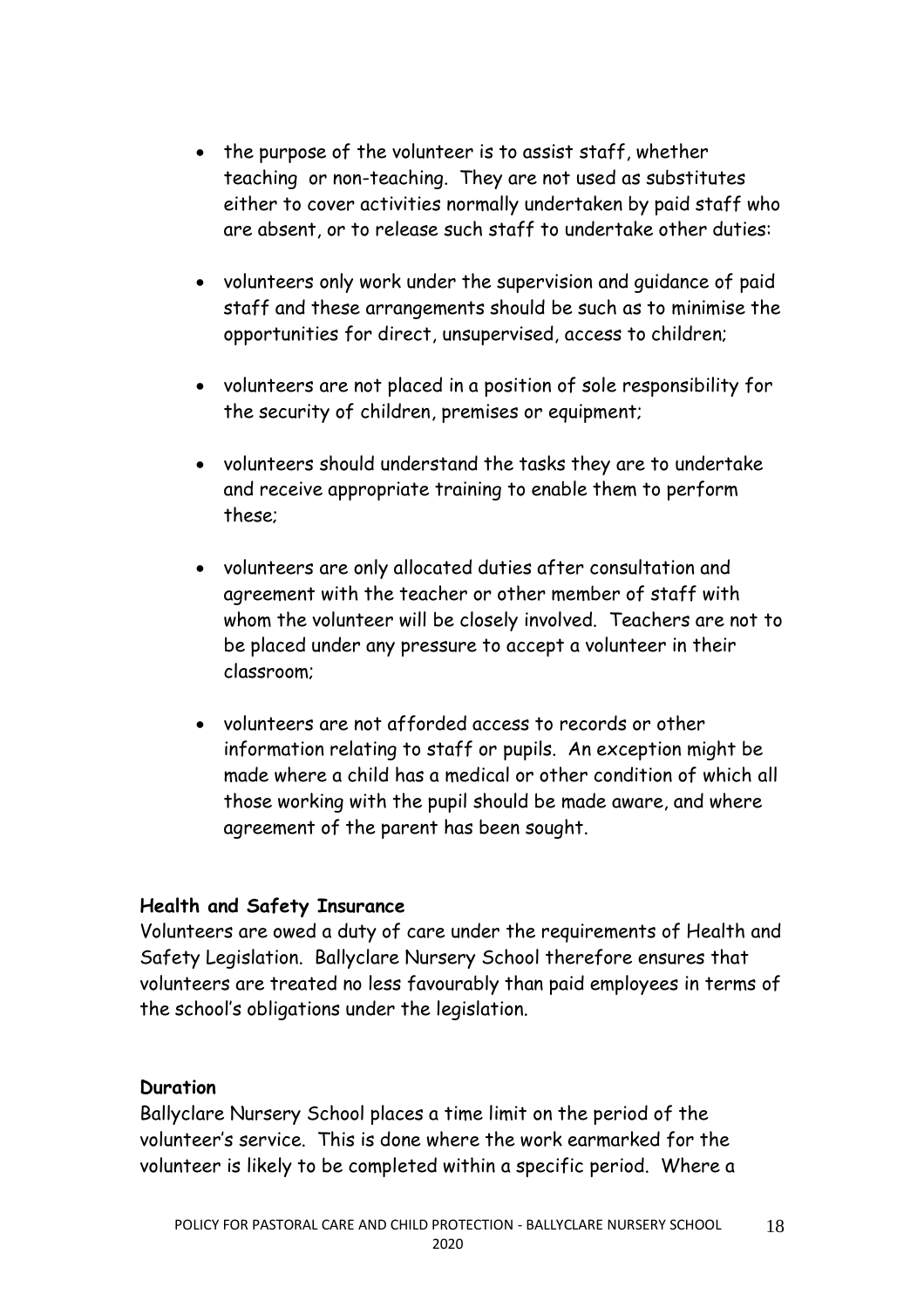volunteer's involvement is likely to be long term, the school advises the volunteer that he/she will be subject to a trial period, during which the Principal monitors the volunteer's effectiveness in contributing to the life and work of the school.

#### **Information and Training**

The school ensures that the volunteer receives such information, guidance, preparation and where necessary, training to enable him/her to perform tasks effectively. As a minimum, volunteers are briefed on:

- the policy of the school and the management authority in relation to pastoral care and child protection, including its behaviour/discipline policy, including rewards and sanctions, and the extent of the volunteer's authority within it; its child protection procedures
- the Health and Safety Policy

# **School Security**

- All visitors to Ballyclare Nursery are required to sign in at the beginning of their visit.
- All visitors are to identify themselves to the Principal, or if she is not available, to another member of staff.
- No visitors are to be left unattended with children at any time during their visit.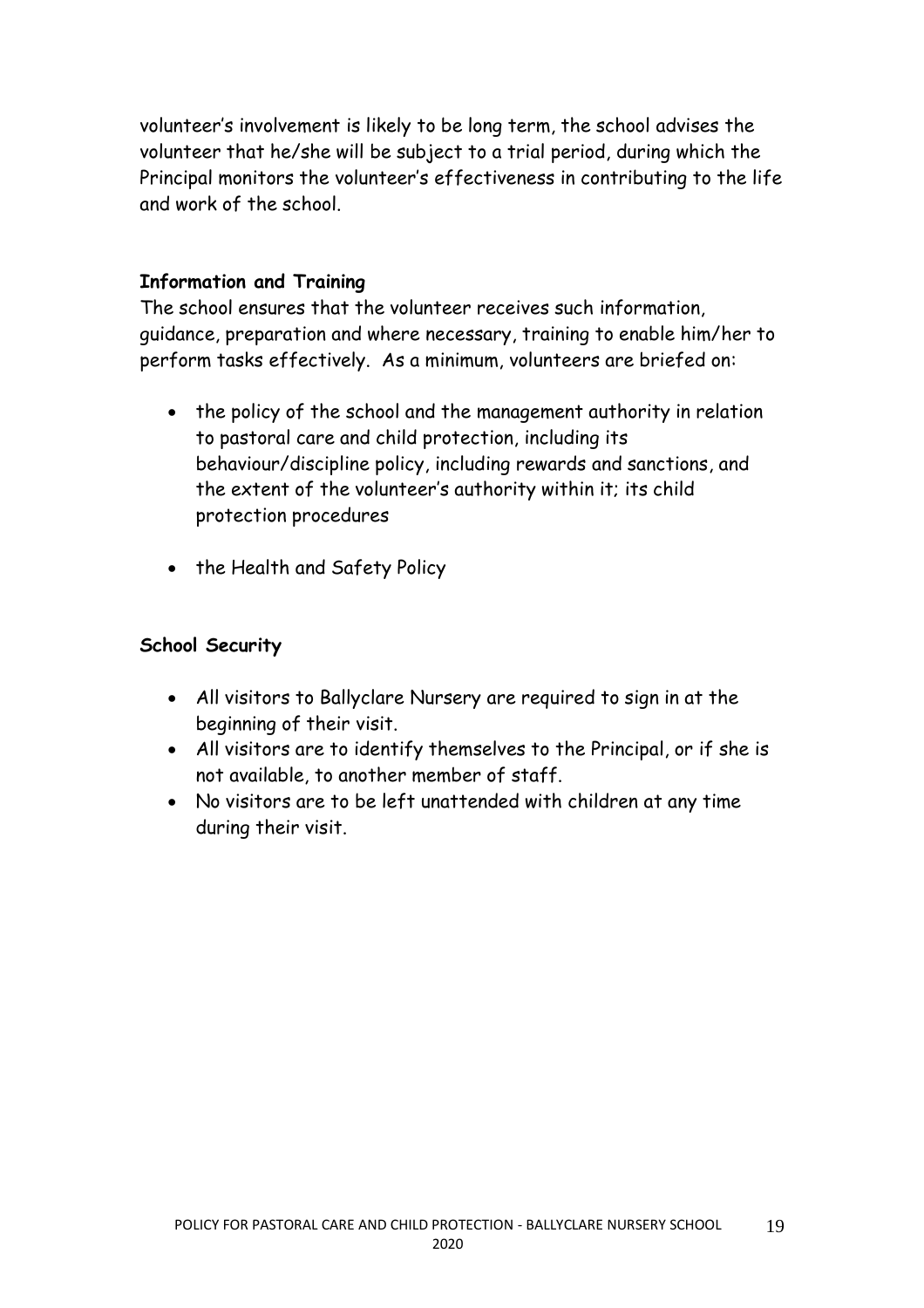#### **Appendix 2**

#### **A CODE OF CONDUCT FOR ALL STAFF**

(Pastoral Care in Schools CHILD PROTECTION 1999)

All staff and volunteers are aware of and have received a copy of our code of conduct. The Code is informed by guidance from DE.

This Code of Conduct is not intended to detract from the enriching experiences our children gain from positive interaction with staff. It is intended to assist staff in respect of the complex issue of child abuse, by drawing attention to the areas of risk for staff and by offering guidance on prudent conduct.

#### **Physical Contact with Pupils**

At Ballyclare Nursery School we love and care for our children. We hug them, console them, hold their hands and show them affection.

Staff should never touch a child who has clearly indicated that he/she is or would be, uncomfortable with such contact, unless it is necessary to protect the child, others or property from harm.

Physical punishment is illegal, as is any form of physical response to misbehaviour, unless it is by way of necessary restraint.

Staff who administer first-aid to a pupil should ensure whenever possible that this is done in the presence of other children or another adult. This is often not possible due to the low numbers of staff employed within our Nursery. *No member of staff should hesitate to provide first-aid in an emergency simply because another person is not present.*

Any physical contact which would be likely to be misinterpreted by the pupil, parent or other casual observer should be avoided.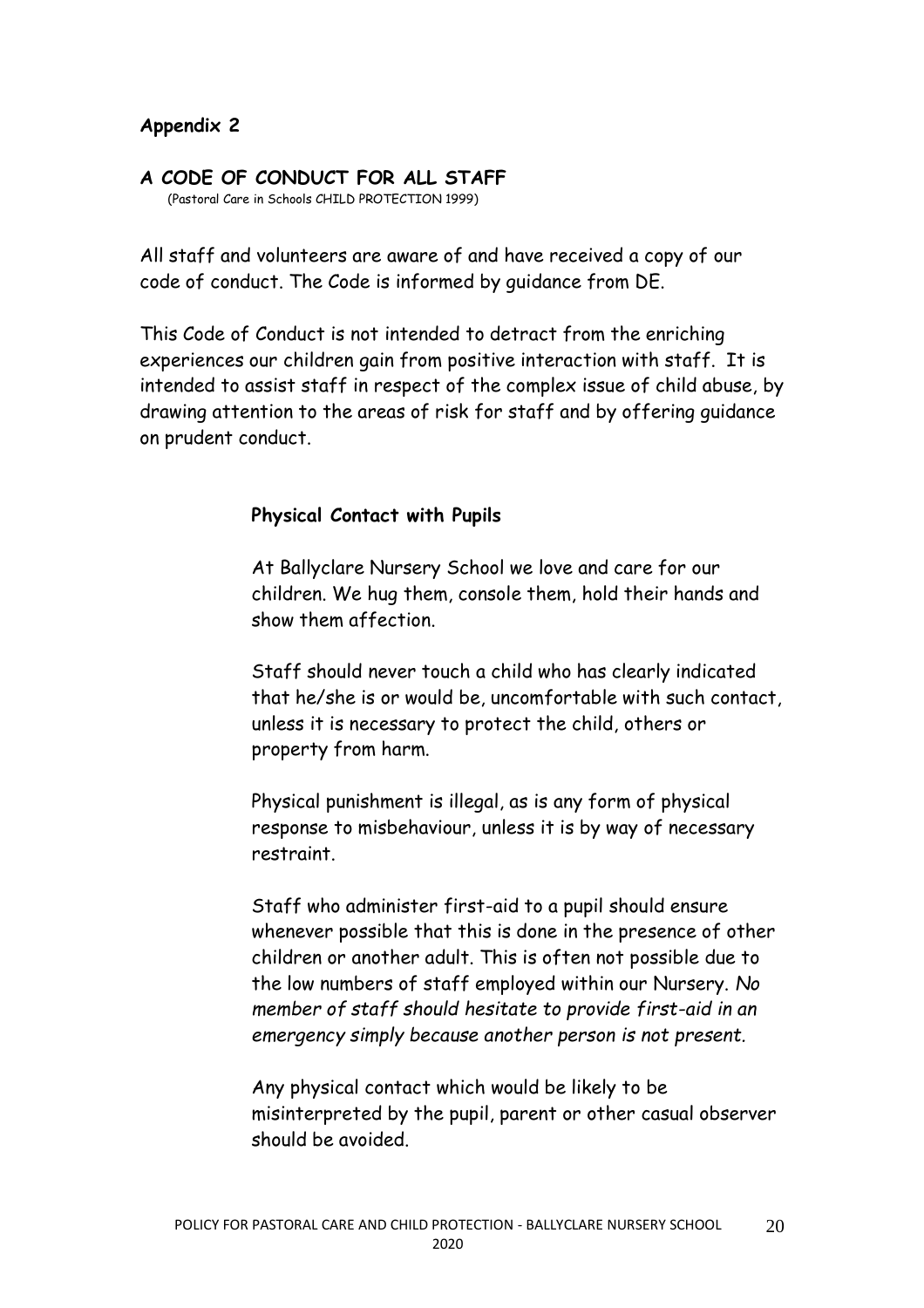Following any incident where a member of staff feels that his/her actions have been, or maybe, misconstrued, a written report of the incident should be submitted immediately to the Principal.

# **Choice and Use of Teaching Materials**

Teachers should avoid teaching materials, the choice of which might be misinterpreted and reflect upon the motives for the choice.

When using teaching materials of a sensitive nature a teacher should be aware of the danger that their application, either by pupils or by the teacher, might after the event be criticised.

If in doubt about the appropriateness of a particular teaching material, the teacher should consult with the Principal before using it.

#### **Relationships and Attitudes**

Staff should ensure that their relationships with pupils are appropriate to the age, maturity and sex of the pupils, taking care that their conduct does not give rise to comment or speculation. Attitudes, demeanour and language all require care and thought. Staff are aware that they are in a position of trust in relation to the children and young people at the school.

It would be impossible and inappropriate to lay down hard and fast rules to cover all circumstances in which staff interrelate with children, or where opportunities for their conduct to be misconstrued might occur.

In all circumstances, employees' professional judgement will be exercised and for the vast majority of employees this Code of Conduct will serve only to confirm what has always been their practice.

From time to time, however, it is prudent for all staff to reappraise their teaching styles, relationships with children and their manner and